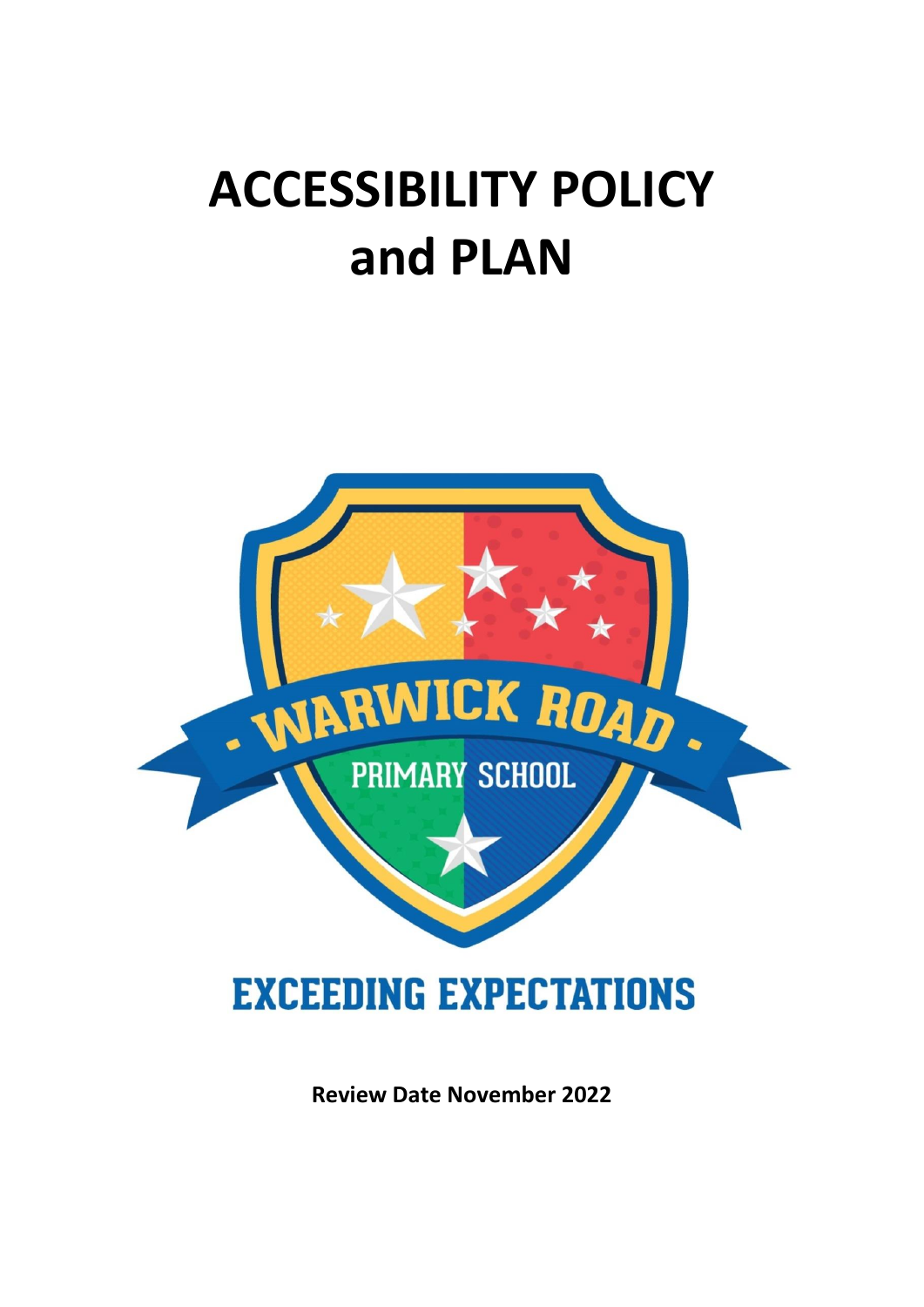The Accessibility Policy and Plan are drawn up in compliance with current legislation and requirements as specified in Schedule 10, relating to Disability, of the Equality Act 2010. School Governors are accountable for ensuring the implementation, review and reporting on progress of the Accessibility Plan over a prescribed period.

- 1. We are committed to providing an accessible environment, which values and includes all pupils, staff, parents and visitors regardless of their education, physical, sensory, social, spiritual, emotional and cultural needs. We are committed to challenging negative attitudes about disability and accessibility and to developing a culture of awareness, tolerance and inclusion.
- 2. Warwick Road Primary School plans, over time, to ensure the accessibility of provision for all pupils, staff and visitors to the school.
- 3. An Accessibility Plan is drawn up to cover a three-year period. The plan will be updated annually.
- 4. The Accessibility Plan contains relevant actions to:
	- Improve access to the physical environment of the school, adding specialist facilities as necessary. This covers reasonable adjustments to the physical environment of the school and physical aids to access education.
	- Increase access to the curriculum for pupils with a disability, expanding and making reasonable adjustments to the curriculum as necessary to ensure that pupils with a disability are as, equally, prepared for life as are the able-bodied pupils; (If a school fails to do this they are in breach of the DDA). This covers teaching and learning and the wider curriculum of the school such as participation in after-school clubs, leisure and cultural activities or school visits. It also covers the provision of specialist aids and equipment, which may assist these pupils in accessing the curriculum.
	- Improve and make reasonable adjustments to the delivery of written information to pupils, staff, parents and visitors with disabilities. Examples might include hand-outs, timetables, textbooks and information about the school and school events. The information should be made available in various preferred formats within a reasonable time frame.
- 5. The Action Plan for physical accessibility is undertaken regularly. It may not be feasible to undertake some of the works during the life of this first Accessibility Plan and therefore some items will roll forward into subsequent plans. The audit will need to be revisited prior to the end of each first three-year plan period in order to inform the development of the new Plan for the following period.
- 6. As curriculum policies are reviewed, a section relating to access will be added to that on Equality and Diversity. The terms of reference for all governors' committees will contain an item on "having regard to matters relating to Access".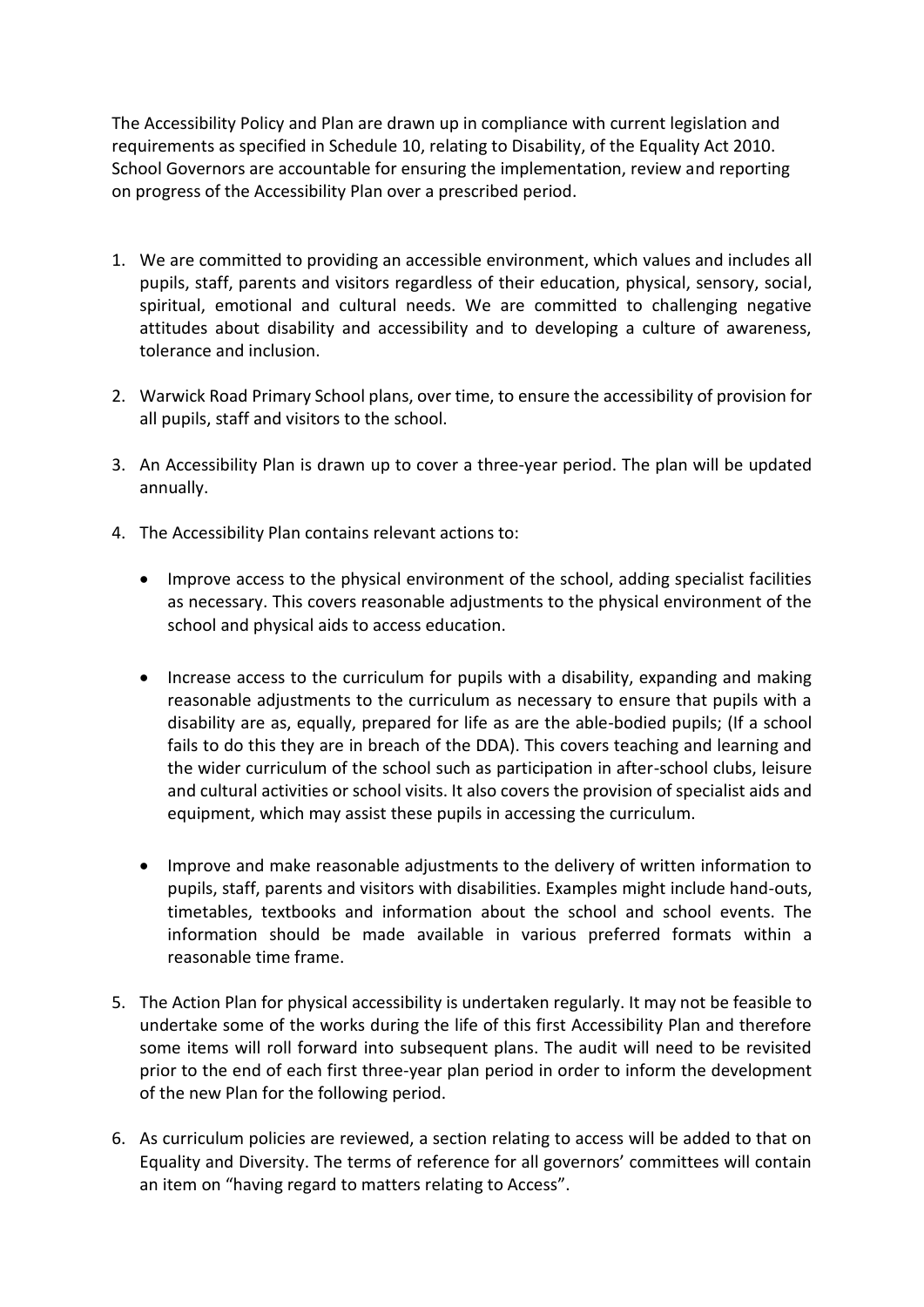- 7. The School's complaints procedure covers the Accessibility Plan.
- 8. The Plan will be monitored by Ofsted as part of their inspection cycle.
- 9. An accessibility plan is listed as a statutory document in the DfE's guidance on statutory policies for schools. This guidance also requires that the Accessibility policy is reviewed every three years. The policy is approved by the governing body, who are free to delegate this to a committee of the governing body, an individual governor or the Headteacher.

Warwick Road Primary School acknowledges that there is a need for on-going awareness raising and training for staff and governors in the matter of disability discrimination and the need to inform attitudes on this matter.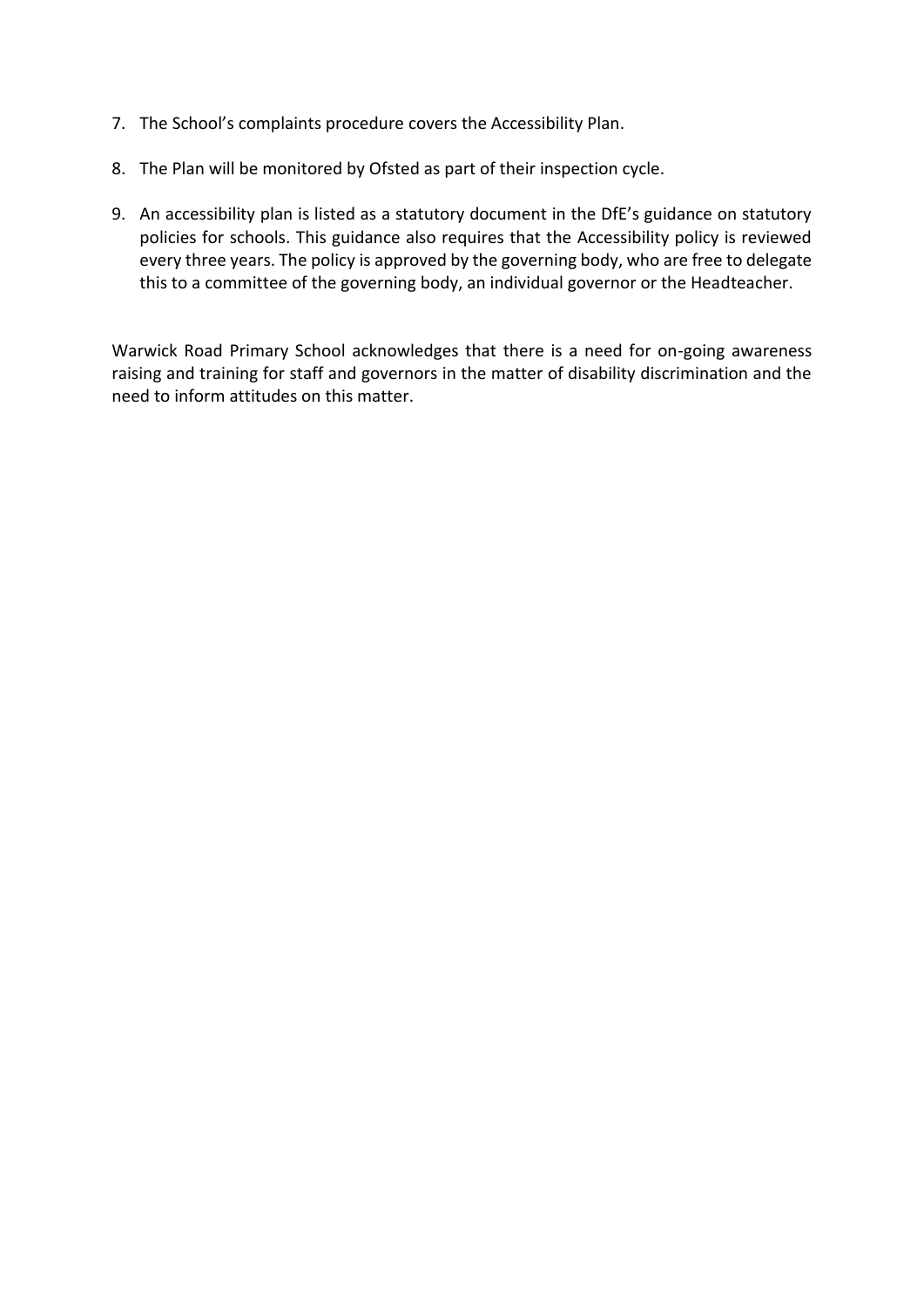| Aim                                                                                        | <b>Actions to be taken</b>                                                                                                                                                                                                                                                                                                                                                                                                                                                                                                                                                                                                                                                    | Person responsible                                                                                      | Date Action to be<br>completed                 | <b>Success criteria</b>                                                                                                                                                                                                                                           |
|--------------------------------------------------------------------------------------------|-------------------------------------------------------------------------------------------------------------------------------------------------------------------------------------------------------------------------------------------------------------------------------------------------------------------------------------------------------------------------------------------------------------------------------------------------------------------------------------------------------------------------------------------------------------------------------------------------------------------------------------------------------------------------------|---------------------------------------------------------------------------------------------------------|------------------------------------------------|-------------------------------------------------------------------------------------------------------------------------------------------------------------------------------------------------------------------------------------------------------------------|
| Increase the<br>extent to which<br>disabled pupils<br>can participate in<br>the curriculum | Complete a staff audit of knowledge to ascertain<br>what specialist training is required to meet the<br>identified needs of our pupils (e.g. dyslexia, dealing<br>with mental health issues, safer handling, medical<br>neds, autism), contacting relevant outside agencies<br>for support.<br>Plan and carry out staff training as identified in the<br>staff audit (including teaching assistants during TA<br>training time)<br>Monitor training outcomes and implementation of<br>agreements, update staff at weekly staff meetings.<br>Continue to ensure that physical aids are provided<br>for children with specific needs to allow them to<br>access the curriculum. | <b>SENCO</b><br>Headteacher<br>All staff trained<br>responsible for<br>implementation<br>SLT to monitor | Audits: Autumn Term<br>Staff training: ongoing | Teachers are able to<br>more fully meet the<br>requirements of<br>disabled children's<br>needs with regards to<br>accessing the<br>curriculum, removing<br>barriers to learning<br>and anticipation.<br>Staff training impacts<br>positively on pupil<br>outcomes |
| Maintain and<br>review access to<br>the physical<br>environment                            | Review accessibility plan accordingly, considering<br>reasonable adjustments to premises<br>Edges of external/ playground steps repainted in<br>bright coloured paint for visually impaired adults<br>and children                                                                                                                                                                                                                                                                                                                                                                                                                                                            | <b>SENCO</b><br>Headteacher<br><b>Business Manager</b><br>Caretaker                                     | <b>Autumn Term</b><br>Yearly updated           | Learning<br>environments and<br>other areas in school<br>are accessible to all<br>through physical<br>modifications                                                                                                                                               |

## **3-Year Accessibility Plan 2021/2 – 2024/5**